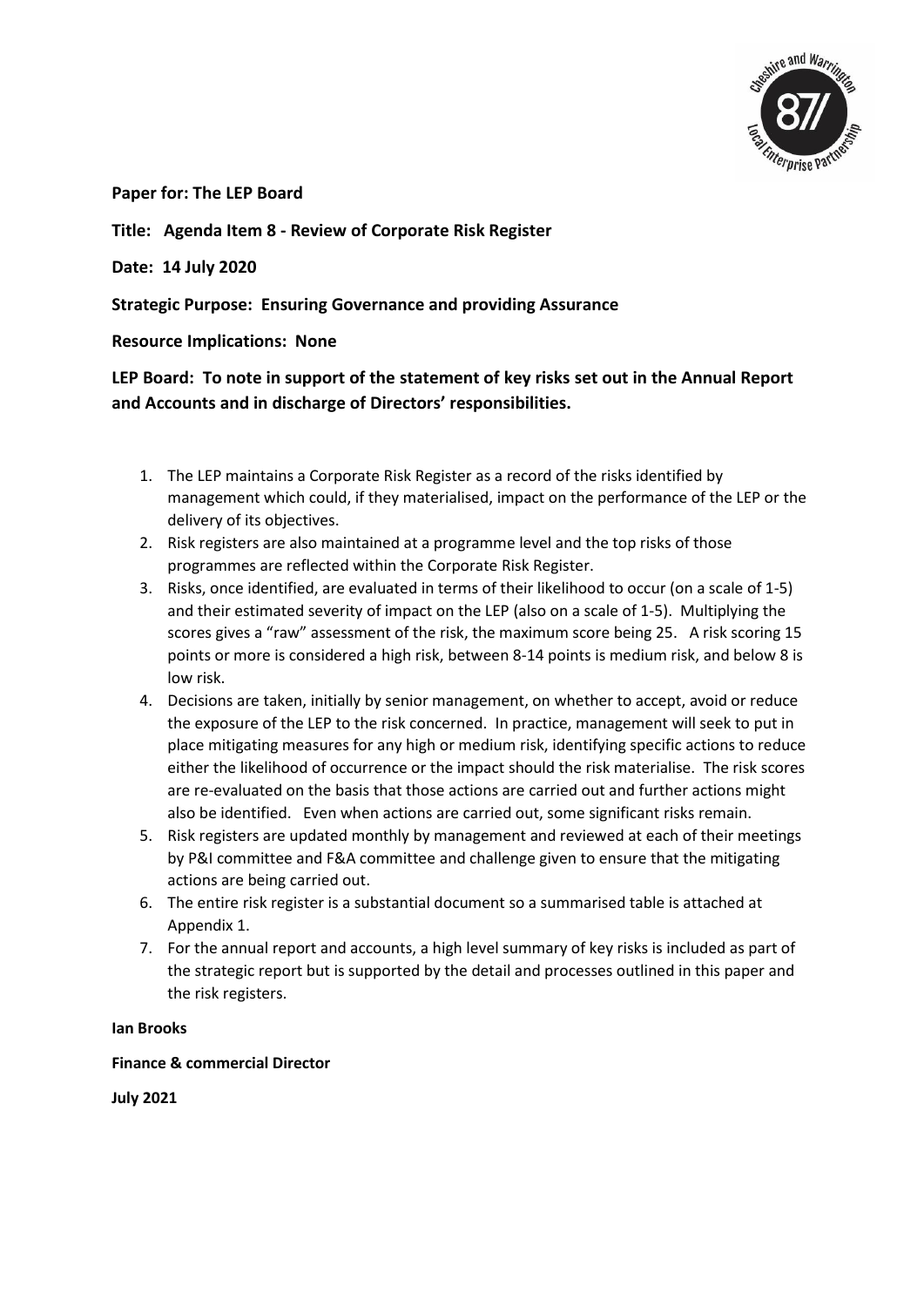The table highlights the key corporate risks, scored by the highest residual risk rating. Risks are reviewed by senior management monthly and an indication is given on whether the level of risk is changing from earlier assessment.

| <b>RISK SCENARIO</b>                                                                                                                                                 |                                                                                                                                                                                                                                                                                                                                                                 | <b>CURRENT CONTROLS / MITIGATION MEASURES</b>                                                                                                                                                                                                                                                                                                                                                                                                                                                                                                | <b>PLANNED ACTIONS</b>                                                                                                                                                                                                                                                                                                                                                                                                                                                                                                                                        | <b>Controlled risk rating</b> |                                    |                 | <b>Direction</b><br>of travel |
|----------------------------------------------------------------------------------------------------------------------------------------------------------------------|-----------------------------------------------------------------------------------------------------------------------------------------------------------------------------------------------------------------------------------------------------------------------------------------------------------------------------------------------------------------|----------------------------------------------------------------------------------------------------------------------------------------------------------------------------------------------------------------------------------------------------------------------------------------------------------------------------------------------------------------------------------------------------------------------------------------------------------------------------------------------------------------------------------------------|---------------------------------------------------------------------------------------------------------------------------------------------------------------------------------------------------------------------------------------------------------------------------------------------------------------------------------------------------------------------------------------------------------------------------------------------------------------------------------------------------------------------------------------------------------------|-------------------------------|------------------------------------|-----------------|-------------------------------|
| As a result ofthere is a risk that                                                                                                                                   | the impact of which could result in                                                                                                                                                                                                                                                                                                                             |                                                                                                                                                                                                                                                                                                                                                                                                                                                                                                                                              |                                                                                                                                                                                                                                                                                                                                                                                                                                                                                                                                                               | 5 <sub>1</sub>                | IMPACT {1- LIKELIHOOD {1-<br>$5\}$ | <b>TOTAL</b>    |                               |
| EZ receipts received not in line with forecasts                                                                                                                      | Unable to undertake the necessary EZ<br>investments, repay loans and develop other<br>areas of LEP activity.                                                                                                                                                                                                                                                    | continue to liaise with business rate function staff to improve<br>forecast accuracy and determine contingencies. Establish a<br>reserve within EZ funds. Manage expectations about<br>availability of finance and reduce investment programme<br>accordingly if need be.                                                                                                                                                                                                                                                                    | mprove forecasting and understanding of cashflow and monitoring of<br>income. Ensuring that we have sufficient levels of reserves to<br>manage short-term variances in EZ income. Ensure sufficient<br>flexibilities to turn on and off commitments.                                                                                                                                                                                                                                                                                                          | $\boldsymbol{\Lambda}$        | 3                                  | 12 <sup>°</sup> |                               |
| Uncertain economic conditions make it difficult for<br>the LEP to support economic development.                                                                      | It's hard to identify how the LEP can tackle all<br>the issues that are likely to crystalise as a result<br>of the pandemic. The LEP may not have the<br>means to adequately and comprehensively<br>respond. Could impact the reputation of the<br>LEP.                                                                                                         | Recovery plan being developed in conjunction with<br>stakeholders which will convey the scope of what the LEP<br>intends to do to aid recovery                                                                                                                                                                                                                                                                                                                                                                                               | Investment in developing business cases and "Place" marketing has<br>been approved by the board and further use of EZ retained business<br>rates is expected to continue creating opportunities and awareness.<br>Committees are tasked with redirecting funding for failing projects in<br>order to prevent loss of funding. Continue Horizon scanning to drive<br>pipeline of appropriate projects.                                                                                                                                                         | $\overline{4}$                | 3                                  | 12 <sup>°</sup> |                               |
| Risk of criticism of COVID response and then<br>subsequent recovery response and resources<br>available for it.                                                      | Reduces the scope for the LEP to be able to<br>respond meaningfully to changing economic<br>conditions. Prevents stakeholder meaningfully<br>engaging with recovery plans.                                                                                                                                                                                      | In the process of developing shorter term interventions which<br>could start early next year as we emerge from the pandemic.<br>Pipeline of projects developed. Need sub region wide<br>agreement to initiatives to get buy-in/support                                                                                                                                                                                                                                                                                                       | Recovery plan has been developed in conjunction with stakeholders<br>and is due to be ratified by the LEP board in May. Ensure that the<br>policies that the LEP is pursuing makes the best value of the<br>resources available to us and achieve maximum impact and that the<br>LEP stakeholders fully understand the role that the LEP is and is<br>capable of doing.                                                                                                                                                                                       | 3                             |                                    | 12 <sup>°</sup> |                               |
| LEP review and spending review will create change,<br>ambiguity and need to change LEPs objectives and<br>internal structure.                                        | LEP review may mean that staffing structure of<br>the LEP needs to change to meet new priorities<br>to ensure LEP has the right skills and expertise.<br>May cause staff motivation and uncertainty.<br>issues Board and committee members might<br>become disengaged, not seeing the value in<br>committing their time to the LEP given revised<br>priorities. | Work with ministers and officials to help reduce ambiguity to<br>help better inform LEP structures and objectives. Work with<br>LAs and LEP network to help shape those discussions and<br>understand what ministers really want to achieve. Make sure<br>that the views of C&W LEP are heard.<br>Ensure mgt of internal structure and finances maintain max<br>flexibility to respond to changing priorities. Work to reassure<br>staff and that the LEP is expected to grow. Budget setting will<br>need to account of budget uncertainty. | Continue to review position and align response accordingly. Continue<br>to brief staff and board as the position evolves and a positive view of<br>what the future role of the LEP will be. Work to actively keep board<br>and committee members committed to supporting the LEP. Working<br>on review of LEP within C&W. Develop comms plan which promotes<br>the achivements of all the different funding initiatives so that while the<br>capital funded programmes may be coming to an end, the LEP is<br>involved in far more activity which adds value. | $\boldsymbol{\Lambda}$        | 3                                  | 12 <sup>°</sup> |                               |
| The resources of the LEP severely constrain the<br>amount of intelligence the LEP can gather and the<br>ability to respond to business closures or<br>opportunities. | Criticism of LEP response and weak local<br>response to opportunities and threats and<br>damage to the reputation of the LEP                                                                                                                                                                                                                                    | Co-ordinated response from the LEP in conjunction with the<br>LAs. Ensure network across the region is joined up to<br>achieve maximum impact.                                                                                                                                                                                                                                                                                                                                                                                               |                                                                                                                                                                                                                                                                                                                                                                                                                                                                                                                                                               | 5                             | $\overline{2}$                     | 10 <sup>°</sup> |                               |

Beyond the top risks, the register covers a wider range of further risks.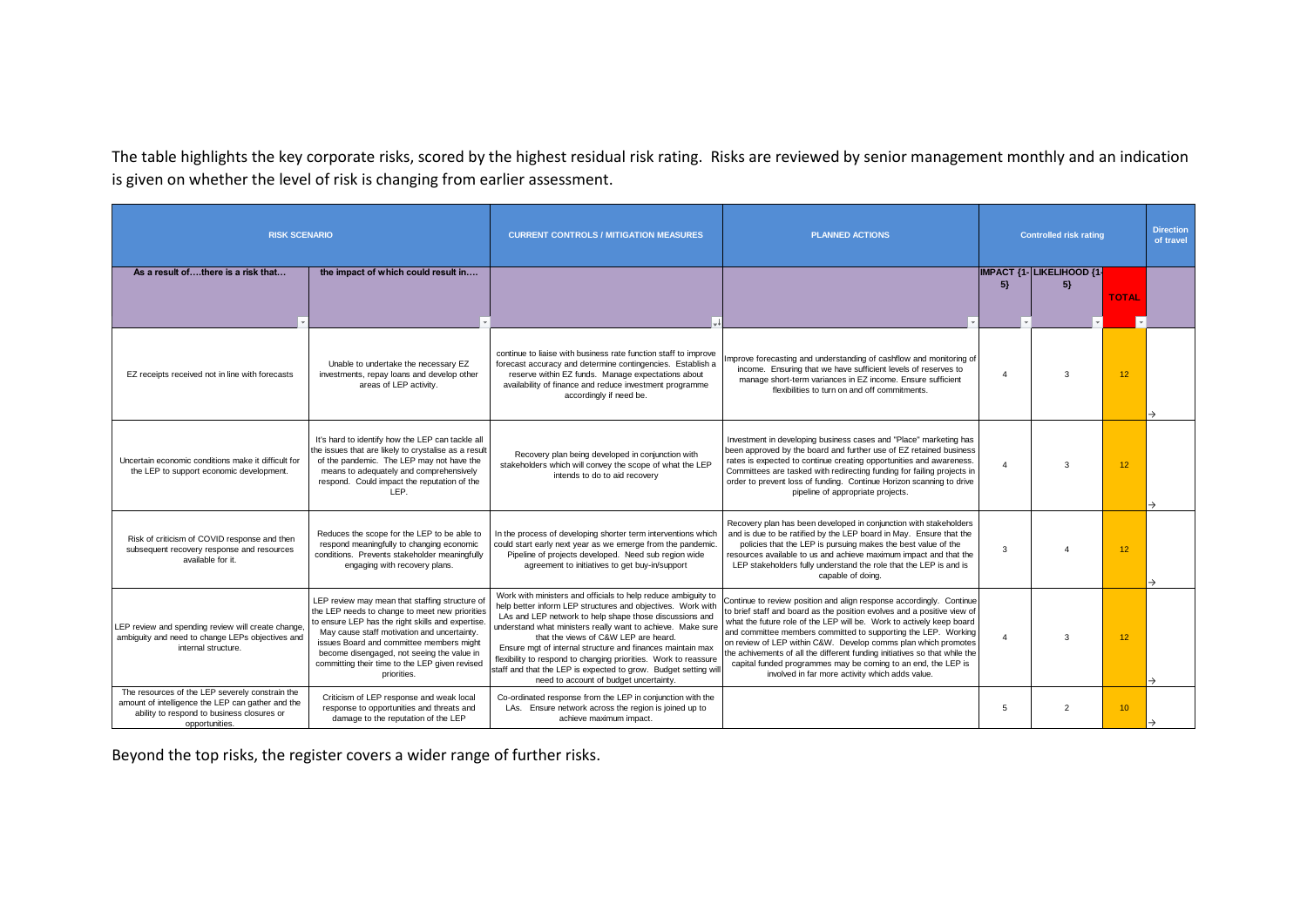| As a result ofthere is a risk that                                                                                                                                                                                                                                                                                                      | the impact of which could result in                                                                                                                                                                                                                                                                                                             |                                                                                                                                                                                                                                                                                           | IMPACT {1- LIKELIHOOD {1-                                                                                                                                                                                                                                                                                                                                                                                                               |                |                |                |  |
|-----------------------------------------------------------------------------------------------------------------------------------------------------------------------------------------------------------------------------------------------------------------------------------------------------------------------------------------|-------------------------------------------------------------------------------------------------------------------------------------------------------------------------------------------------------------------------------------------------------------------------------------------------------------------------------------------------|-------------------------------------------------------------------------------------------------------------------------------------------------------------------------------------------------------------------------------------------------------------------------------------------|-----------------------------------------------------------------------------------------------------------------------------------------------------------------------------------------------------------------------------------------------------------------------------------------------------------------------------------------------------------------------------------------------------------------------------------------|----------------|----------------|----------------|--|
|                                                                                                                                                                                                                                                                                                                                         |                                                                                                                                                                                                                                                                                                                                                 |                                                                                                                                                                                                                                                                                           |                                                                                                                                                                                                                                                                                                                                                                                                                                         | 5              | $5\}$          |                |  |
|                                                                                                                                                                                                                                                                                                                                         |                                                                                                                                                                                                                                                                                                                                                 |                                                                                                                                                                                                                                                                                           |                                                                                                                                                                                                                                                                                                                                                                                                                                         |                |                | <b>TOTAL</b>   |  |
|                                                                                                                                                                                                                                                                                                                                         |                                                                                                                                                                                                                                                                                                                                                 |                                                                                                                                                                                                                                                                                           |                                                                                                                                                                                                                                                                                                                                                                                                                                         |                |                |                |  |
| Non Compliance with the Governing structures in<br>which the LEP operates e.g. National Local<br>Assurance Framework, Ney Report, Nolan<br>Principles, Public Procurement, state-aid etc.                                                                                                                                               | The LEP receiving less funding in future,<br>potentially jeopardising key economic projects<br>necessary to deliver the economic targets for<br>the sub-region. Non compliance may also result<br>in fines.                                                                                                                                     | The LEP acts on recommendations.<br>Annual updates of the LEP's Assurance framework, increased<br>transparency of the LEP data                                                                                                                                                            |                                                                                                                                                                                                                                                                                                                                                                                                                                         | $\overline{A}$ | $\overline{2}$ | 8              |  |
| As a result of an imbalance between the demands<br>on the organisation and the resources available to it.<br>there is a risk that performance is perceived as<br>"requiring improvement"                                                                                                                                                | Damage to the LEP reputation in the eyes of<br>stakeholders.                                                                                                                                                                                                                                                                                    | Ensure LEP continues to update the LAF and follow the<br>processes therein, Follows up actions from audit reports and<br>annual and mid year reviews and develop best practice.<br>Close contact with S151.                                                                               |                                                                                                                                                                                                                                                                                                                                                                                                                                         | $\overline{2}$ |                | $\overline{8}$ |  |
| Health and safety:<br>While people are at home<br>returning to the office<br>risk of absence due to susceptibility to COVID and<br>stress as a result of working conditions                                                                                                                                                             | High levels of stress and/or sick leave amongst<br>staff. Lost opportunity of not having people in<br>the office to develop relationships and share<br>knowledge                                                                                                                                                                                | Ensure weekly contact between staff and line managers.<br>Staff are allowed to work flexible hours. Support line now<br>provided by HR company. Maintain regular review of risk<br>assessments including Covid adaptations at LEP offices.                                                | Give clear quidance on expectations about working from the office.<br>Paper developed to brief staff which takes into account staff<br>concerns. Continue to listen to staff concerns. Ensure procedures<br>are in place to implement the policy e.g. staff numbers in the office,<br>wipes etc. Response will take into acount local infection rates.                                                                                  | $\overline{A}$ | $\overline{2}$ | $\overline{8}$ |  |
| LEP has a much wider range of programmes and<br>initiatives under management. Need to ensure<br>appropriate management/ checks and balances are<br>in place and that all programmes and initiatives are<br>properly resourced through the whole project<br>lifecycle, and that all mandatory processes are<br>carried out appropriately | Potential loss of funding, reputational damage,<br>claw back of grants. Lower level of outputs<br>achieved. Programme targets missed due to<br>poor performing projects                                                                                                                                                                         | Keep people ringfenced within programmes so that if that<br>funding ends it doesn't impact on the core operations of the<br>company.                                                                                                                                                      | Need to fully understand extent of exposure on all programmes<br>Discuss initiatives at SMT before progressing through to committee<br>stage. Ensure that all initiatives have been researched appropriately<br>supported by evidence of need and benefits clearly articulated.<br>Projects should follow processes set in the Local Assurance<br>Framework but proportionate to the size of the initiative                             | $\mathcal{D}$  |                | $\mathbf{8}$   |  |
| Non compliance with GDPR                                                                                                                                                                                                                                                                                                                | Fines imposed under DPA 2018 (GDPR).<br>Stakeholders refuse or are reluctant for the LEP<br>to hold information.<br>Reputational damage.                                                                                                                                                                                                        | Review who we have contracts with and make sure they have<br>signed up to T&Cs to manage information appropriately.<br>Issue T&Cs to all new consultants and contractors and make<br>sure they cover the protection of information.                                                       | Continue to work through areas of improvement identified by the<br>consultants and complete the agreed action plan. Combine privacy<br>notices of the LEP and MC to facilitate data sharing updated for new<br>website, and include provision to hold data obtained from children<br>(e.g. Pledge, NP11). Look at provide refresher training and for new<br>starters including board and committee members. Review retention<br>policy. | $\mathcal{R}$  | $\overline{2}$ |                |  |
| LEP's SEP and Marketing doesn't respond<br>effectively to the changing economic conditions.                                                                                                                                                                                                                                             | Missed opportunity to maximise economic<br>growth, skills or the quality of place aspired to in<br>the Strategic Economic Plan and Local Industrial<br>Strategy and importantly respond to the<br>changing economic conditions appropriately.<br>Would lead to criticism of the LEP and impact<br>funding if interventions weren't appropriate. | MC has been more closely integrated into the LEP, and a joint<br>committee established to approve and promote the "place"<br>marketing strategy. Wider involvement of the LEP in revising<br>objectives needs to be put in place as the issue extends far<br>beyond just place marketing. | Need to ensure the LEPs plans remain up to date and reflect<br>changing economic conditions. Recovering plan due to be published<br>in May                                                                                                                                                                                                                                                                                              | 3              | $\overline{2}$ | 6              |  |